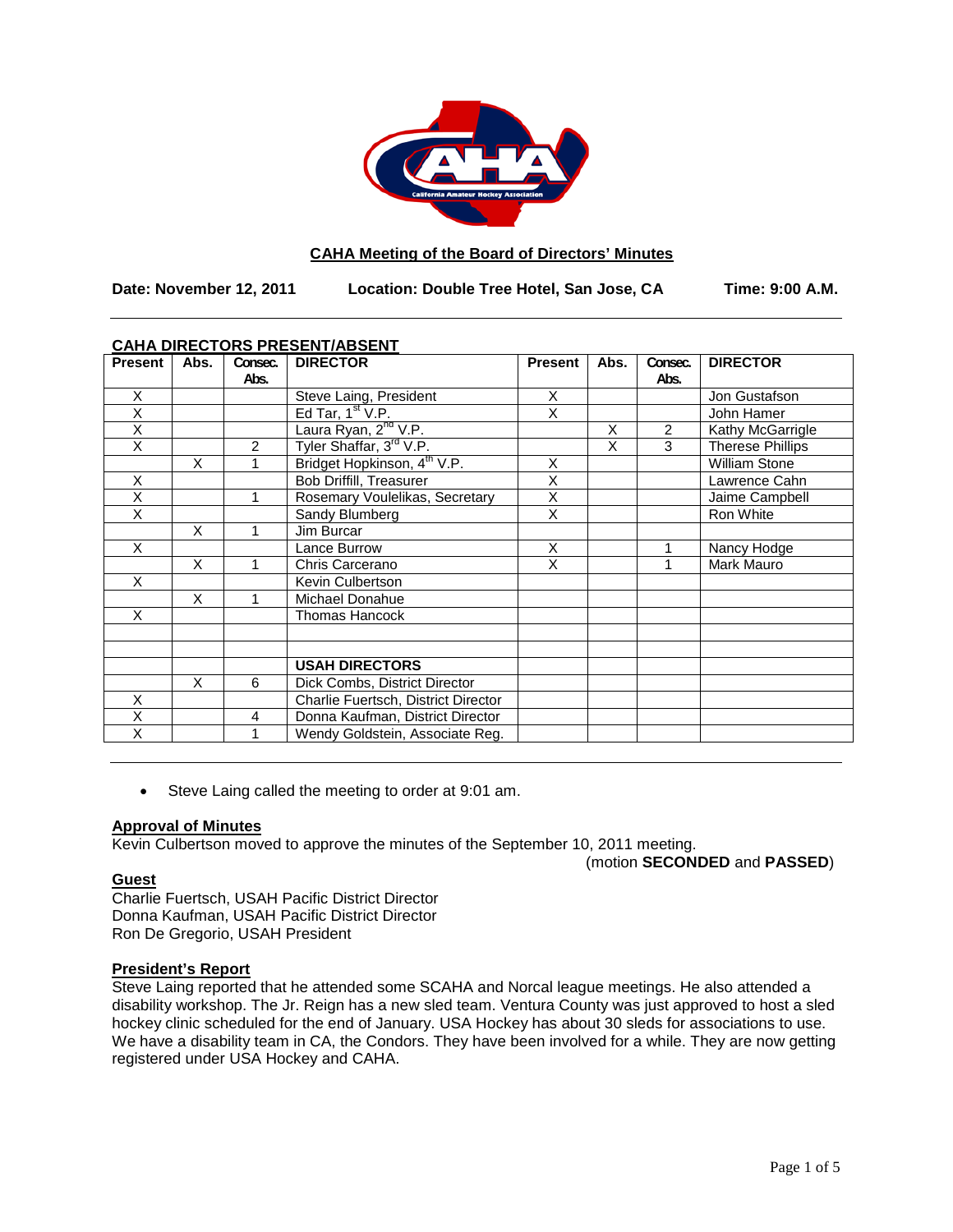### **Financial Report**

Bob Driffill distributed the financials dated July 31 to September 30, 2011. Kevin Culberston moved to approve the financials as presented.

(motion **SECONDED** and **PASSED**)

#### **Disputes Resolutions & Penalty Review Report**

Ed Tar summarized the hearings the committee has reviewed to date. So far, the committee has held hearings for coaches with Axiom Screening alerts for DUI's. One coach from Norcal was placed on probation for 2 years and was restricted from driving minors other than his own family. In addition, he has to re-screen every year while on probation. The second coach had multiple DUI's and was placed on a 5 year probation and was restricted from driving minors other than his own family. In addition, he has to rescreen every January and June during the five years' probation. The committee also added a no drinking restriction while attending a USA Hockey sanctioned event.

Last night the committee held two more hearings, one was another Axiom Screening Alert for DUI's, similar restrictions as above and the other was an adult player with five game misconducts and abuse of an official. The adult player was a no show last night. The committee suspended the adult player for one year and placed him on probation for one year. This morning the committee held a hearing for a youth player who was given a match for removing the helmet of his opponent and for fighting. The youth player has already sat 5 games. The committee determined that his match was served and placed the player on probation for the remainder of the season. Should the player receive any major penalties, this will result in immediate suspension of the player pending a hearing.

# **Select Camp**

Ed Tar informed the board that he is waiting to hear from Chris Carcerano on the Rocky Mountain Company online registration process. Ed reiterated that USA Hockey has eliminated the National camp for the 14U division. Ed asked whether the leagues and/or state would still want to have the Pre-Select and select camps for this 14U division. Steve Laing asked the league presidents on feedback as to what the leagues would like to see happen. Steve stated that there will be a decision by tonight for the 14U division. Steve summarized some of the options and discussion followed.

- 1- Hold a joint Camp between Rocky Mountain and Pacific Districts and invite two teams of 17 players each from each district.
- 2- Send players to the Kent Multi-District Festival camp as usual.

Steve Laing informed the board that the following directors, Jon Gustafson, Larry Cahn, Ron White and Ed Tar will meet and put together a program for our 14U players for this year.

#### **Youth Council**

Laura Cahn thanked Chris Carcerano for accepting the position as scheduler for the CAHA weekends. The schedule for the entire season has been completed. The first Tier II weekend has been played and there was only one hiccup at Riverside. The facility lost the use of one of its compressor thereby resulting in two games that were not played. The second weekend is currently underway. Nancy Hodge has done an incredible job as the Tier II Commissioner. Laura stated that moving forward, for next year, with both Tier commissioners in place and trained we will be able to implement more online applications, tracking penalties, permits to play, submitting game summaries, etc. Both Kevin Culbertson and Chris Carcerano have done a great job on the web site.

The Tier I schedule is completed. All teams have submitted their schedules and they have been approved. There are two clubs that are asking for two of their games in the NAPHL schedule to count towards their 300% playing rule requirement. This is coming to the board as an appeal later this afternoon.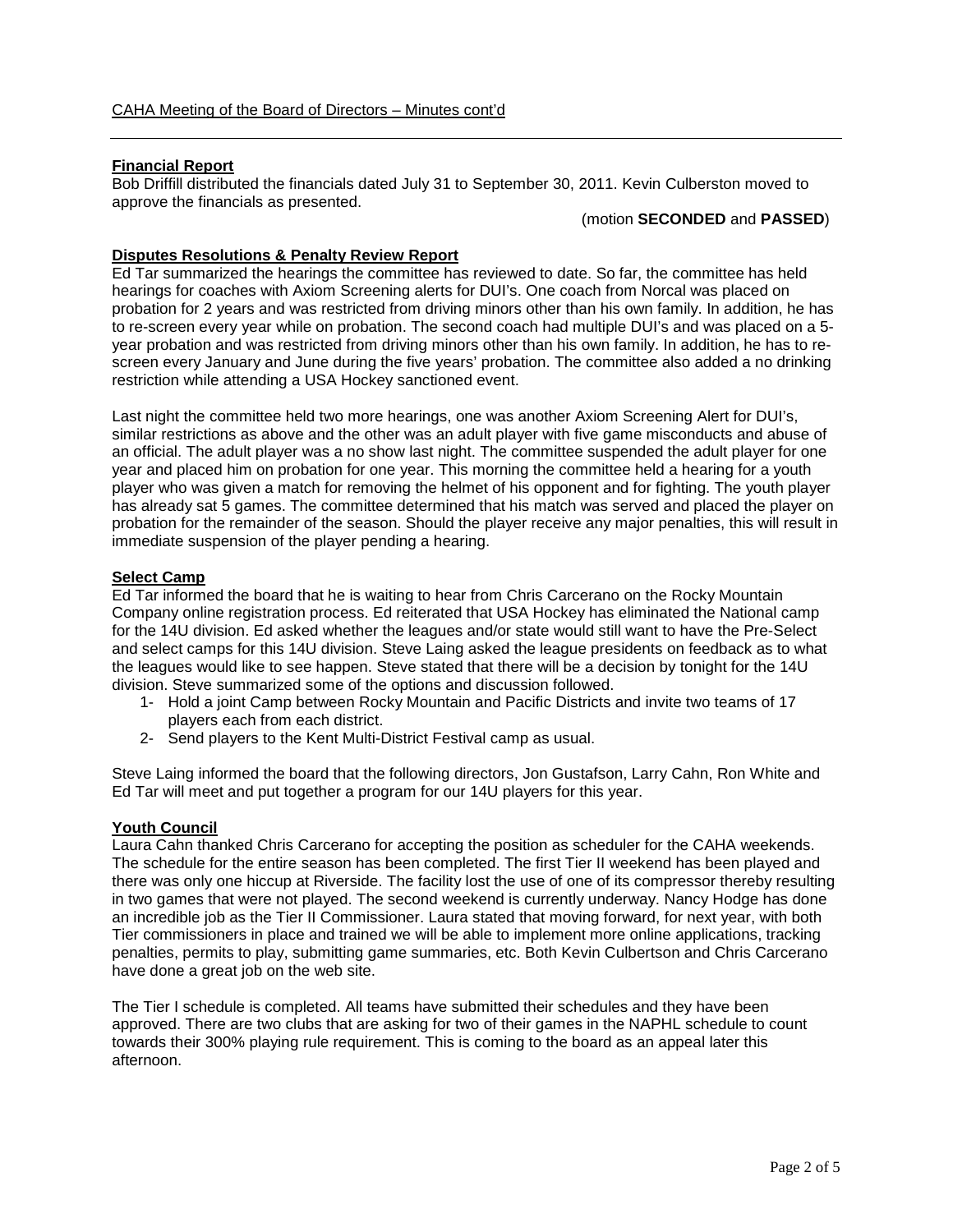### **Youth Council (cont'd)**

Laura Cahn informed the board that Youth Council is asking the board to consider moving the 2012 Annual CAHA meeting to be moved to May 12 as opposed to June. The rules committee revision meeting would then meet in April. The major reasons for this request are twofold:

- 1- The south which has ¾ of CAHA's teams holds its tryouts in June and does not have the new rules available to them during tryouts.
- 2- Many of the CAHA directors are working the tryouts and cannot attend the CAHA Annual meeting.

Steve Laing stated that the CAHA bylaws allow for the annual meeting to be held between May 1 and the end of June, and the date of May 12 definitely falls within that constraint. The district meeting is the following weekend on the 19 and we are currently scheduled to have our annual on the 16<sup>th</sup> of June. This year is not a USA Hockey rule changes year, and a change in the annual meeting date for the upcoming season 2012-2013 will not affect the alignment with the USA Hockey Annual Congress meeting. Steve Laing suggests that this board change the CAHA Annual meeting date for this year only. The CAHA Rules Committee meeting would then meet in San Jose on April 28<sup>th</sup>. For the following playing year 2013-2014, the rules committee would then meet again in April and the CAHA Annual meeting would follow USA Hockey's Annual Congress meeting.

Laura Cahn moved to change the CAHA Annual meeting for this year only to May 12, 2012.

(motion **SECONDED** and **PASSED**)

# **HS Commissioner**

John Hamer informed the board that there are 8 teams that are intending to compete at the Tier II level. There are 3–teams from the south and 5-teams from the north. Steve Laing announced that this year CAHA will be hosting its first High School State Championship at Anaheim on March 2-4, 2012. The HS teams will be the top two teams from the north and the top two teams from the south. The Championship game will be held at the Honda Center. The Champions will advance to the National tournament in Utah. The 2013 HS National tournament is being held in Florida.

### **Adult Committee**

Tyler Shaffar reported that a flyer was created for the Adult tournament, April 27-29, 2012. They would like to get about 20 teams from the south and 20 teams from the north. Last year they only had 8 teams from the south and would like some help in distributing the flyer to the teams. Some of the giveaways last year were participation hats, CAHA towels, and a party on the Saturday of the tournament.

# **Girls'/ Women's Committee**

Rosemary Voulelikas read a report on behalf of Bridget Hopkinson who is absent. To date all of the teams have been complying with the CAHA rules by submitting their scoresheets and reporting their games. Congratulations to Annie Pankowski. She was invited to participate in the Women's National Team Four Nation Cup Training Camp in November. Girls' Hockey Day in October 2011 was a huge success. Both the Jr. Sharks and the Lady Ducks held "Girls Give Hockey a Try Day" and both programs were extremely successful. A total of 98 girls "new to hockey" participated.

#### **Screening**

Wendy Goldstein reported that both leagues are diligent in checking that their coaches are screened before placing them on the rosters. Wendy Goldstein stated that Charlie Fuertsch is still getting some of the screening instructions. This is because of the old screening instructions. Wendy is not sure where they are getting the old instructions. The new instructions have been on the web site now for 3 years. Please make sure that the new instructions are being used to submit to the screening process.

### **Member Services**

No report at this time. Michael Donahue is absent.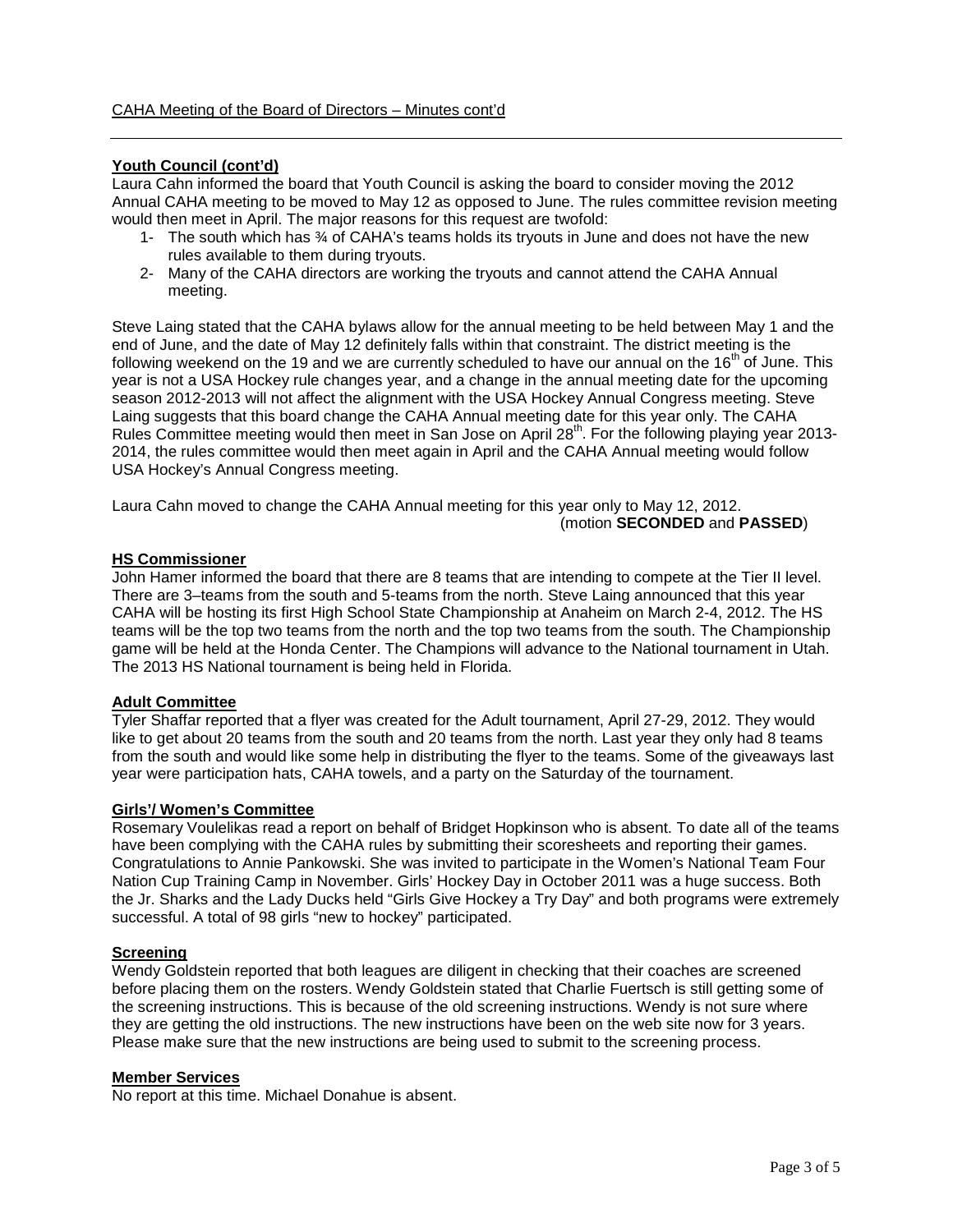### **Tournaments**

Sandy Blumberg reported that we are in year 3 of using our trophies from our large order that we did. After this year, we will have some residuals but will need to order new trophies for the upcoming season. Sandy Blumberg stated that starting in the New Year; she will begin working on a new design and concept for the trophies.

### **Director-of-Referees**

Mark Mauro reported that this weekend is the second CAHA weekend. Dan Ellison and Norm Kitano are assisting him in the scheduling of the officials for the CAHA weekends and everything is going smoothly. In early December, he will send out his usual email to the league presidents asking for their recommendations of officials in order to schedule them for the state tournaments. Steve Laing added that with the District tournament being held during the same weekend in March as our state championships, CAHA would like to see the best officials officiating at these tournaments.

### **Coach-in-Chief**

Kevin Culbertson read a report on behalf of Chris Carcerano who is absent. The Select camps for California are all now set up online with Rocky Mountain registrar. The SCAHA Pre-Select camp has a total of 167 players registered so far. The IPhone application was submitted for approval and it should be approved sometime next week. The app will be a free download and some of the key features are: latest news, schedule, standings, Tier II information, etc. And finally, Chris stated that he is looking at adding new online features to the web site such as permit to play, suspension management and reporting.

# **Concussion / Head Injury Presentation**

The concussion committee was commissioned by Steve Laing at the last CAHA Board of Director's meeting. The committee members are: William Stone, who chairs the committee, Larry Dickinson, MD, Steve Zonner, DO and Jaime Campbell. Some of the highlights include information on the California Assembly Bill 25 Law that was passed on Oct. 4, 2011. William Stone moved to have the CAHA board consider adopting a CAHA Concussion policy that parallels the intent of CA AB 25 with the ultimate inclusion on the CAHA guidebook for the 2012-2013 season as well as the adoption of the parent / guardian /coach acknowledgment form. Larry Cahn seconded the motion. Discussion followed. Some key issues to consider:

- 1- Health care licensed provider must be defined explicitly. They must be *"trained in the manner of concussion management."*
- 2- The Parent /Guardian /Coach Acknowledgement form would become part of the registration process.
- 3- A general written release form for "return to play" should also be included.

(motion **SECONDED** and **PASSED**)

#### **Pacific District Report**

Donna Kaufman informed the board of the District selections for the Pacific District Championships:

Youth Tier I Divisions:

| 12U (3 Teams- 1PN & 2 CA)                     | March 8-11 | Simi Valley |
|-----------------------------------------------|------------|-------------|
| 14U (6 Teams- 1AK, 3CA & 2PN)                 | March 8-11 | Simi Valley |
| 16U (8 Teams- 2AK, 3CA, 2PN & 1NV) March 8-11 |            | El Segundo  |
| 18U (4 Teams- 1AK, 2CA & 1PN)                 | March 8-11 | El Segundo  |

Girls' Tier I: All divisions are being hosted in Fairbanks, AK on Feb, 22-26

- 12U (Lady Ducks only team ~ has a bye to Nationals)<br>14U Sharks & Ducks will play in CA ~ best 2 out of 3 s
- 14U Sharks & Ducks will play in CA ~ best 2 out of 3 series<br>16U 3 Team tournament 1AK & 2CA
- 16U 3 Team tournament 1AK & 2CA<br>19U 2 Team tournament 1AK & 1CA
- 2 Team tournament 1AK & 1CA